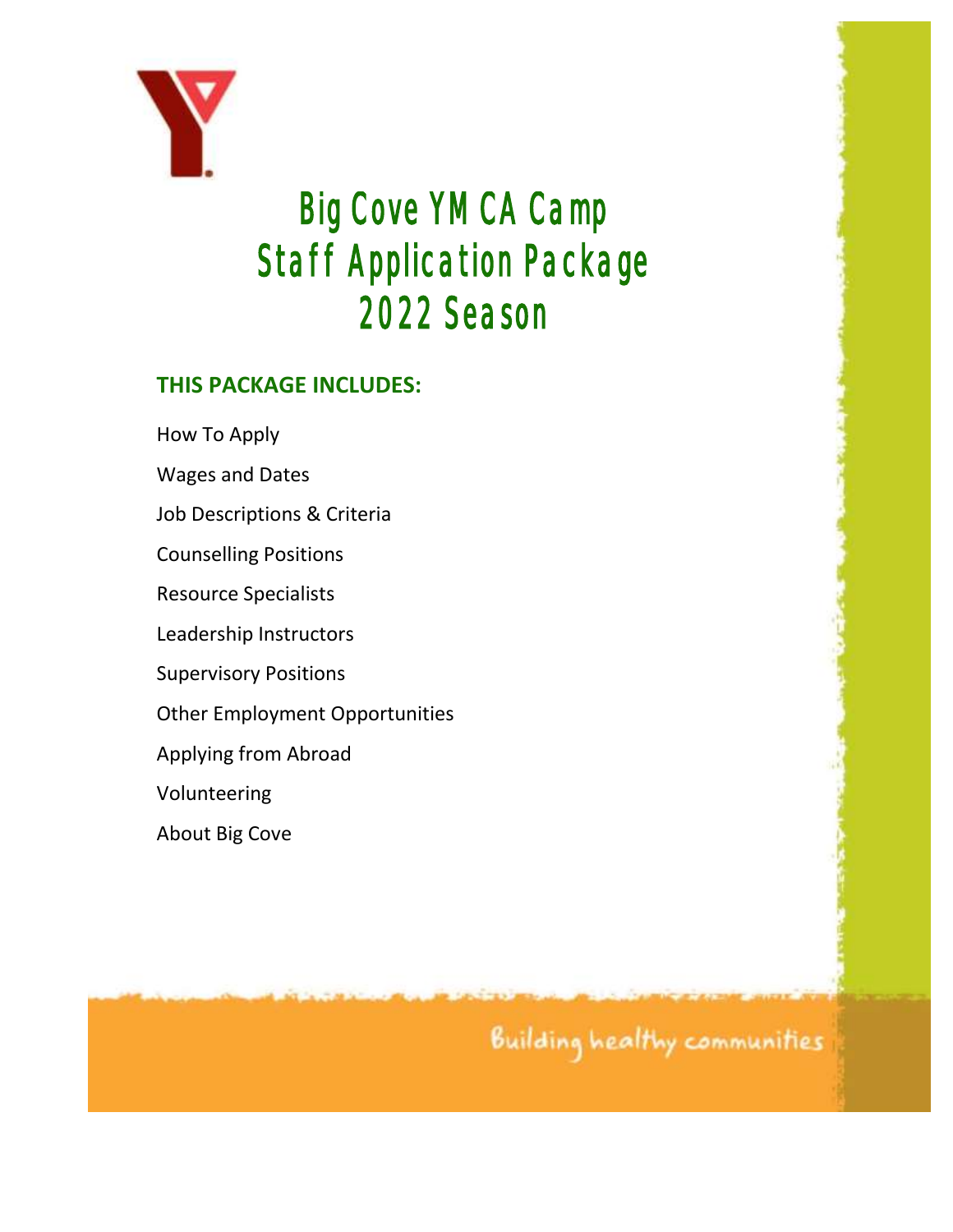### Note on 2022 Applications

Big Cove will be looking to return to a full, traditional program for the 2022 season. With COVID-19 still an active part of our daily lives, changes and modifications may need to occur as dictated by Public Health Guidelines.

**As part of ensuring we are keeping all our staff and participants safe, the YMCA of Greater Halifax/Dartmouth requires all employees to be fully vaccinated against COVID-19 or provide proof of valid medical exemption prior to commencing employment.**

# How to Apply

#### **Preparation**

Read the 2022 Application Package including job descriptions and all general information.

Ensure you have all the necessary qualifications **valid until the end date of the 2022 contract you are applying for** or are enrolled in courses you still need to acquire. Some courses **may** be offered at Big Cove in the Spring (WFA, Paddle Canada) or may be obtained prior to commencing employment.

Job offers are contingent on a clear Criminal Record Check (with Vulnerable Sector Check) and Child Abuse Registry Check. These **must be submitted prior to the start of your contract**. These must be current (within 30 days) for new staff. Staff who worked in 2021 will not need a new criminal reference check unless it has been 3 years since your last check or you are now 18 yrs of age or older. Expenses incurred by these checks are the responsibility of the applicant. If you are offered a position with Big Cove YMCA Camp, you will be sent an invite to complete your criminal reference check through Back Check online. Please do not complete a criminal reference check before being offered a position as further instruction will be sent at that time. If you have one completed for another organisation, we can use it, so long as it is current within 3 months of your start date.

**Please note that jobs listed are subject to change based on applicants and registrations. Some jobs listed below may be modified/removed prior to hiring or additional jobs added.**

#### **The Application**

This year we will be using **2 different application platforms** and applicants **MUST** apply through both systems.

**1.** Go to<https://bigcove.campbrainstaff.com/> and create a username and password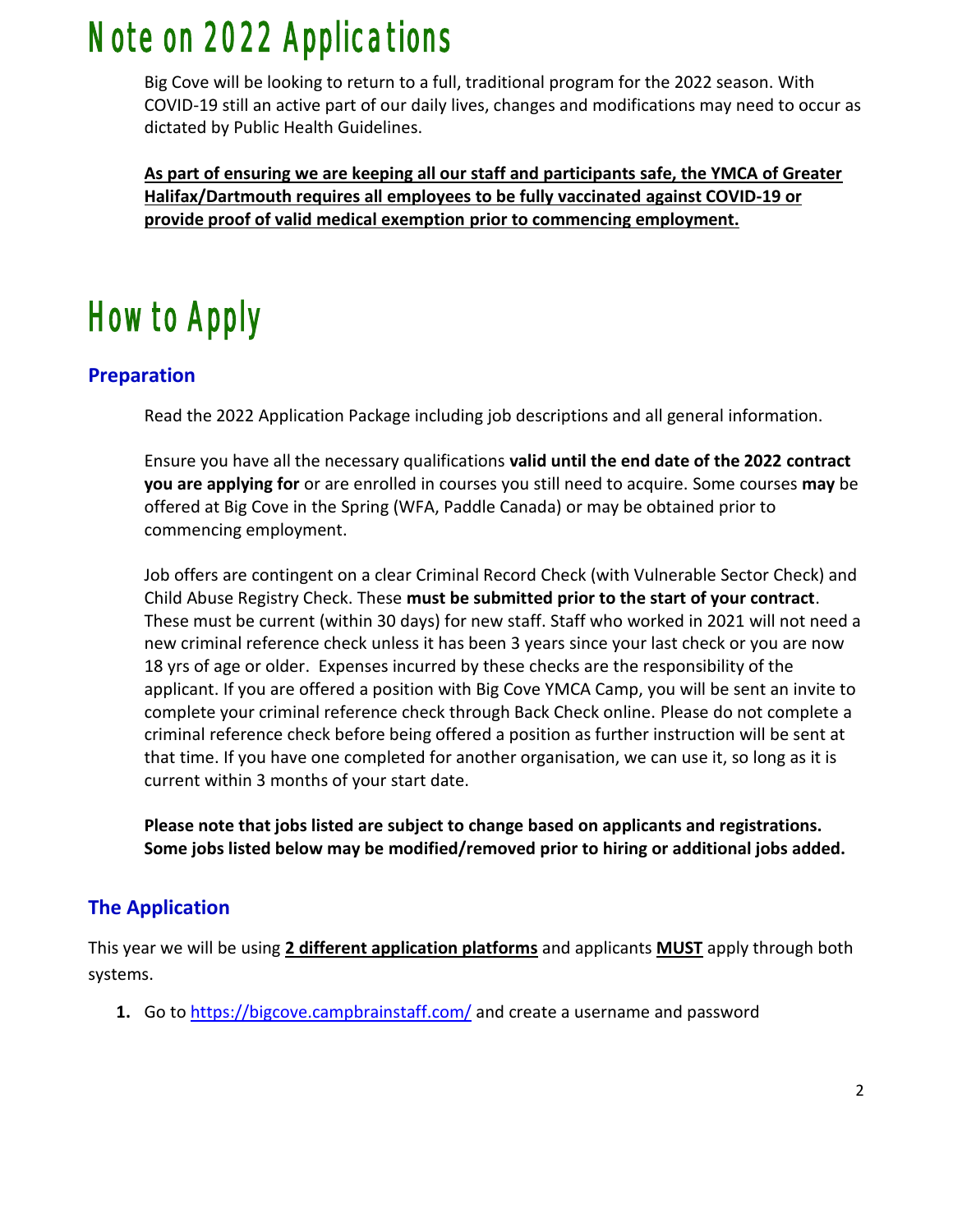If you have a username and password from past staff years, you can log in using the same information. We encourage all applicants to use their own personal email address for the application to ensure you are receiving all communications.

- **2.** Complete all the necessary information in the online application.
- **3.** At the end of the application, once you have submitted, you can upload a copy of your cover letter, resume and certifications. (proof of enrollment is also fine to upload)
- **4.** Once your application is submitted you will receive further information on completing the **second part** of the Application Process through the YMCA of Greater Halifax/Dartmouth Job Postings Site.
- **5.** Should you need any help along the way, please contact us at bigcove@halifax.ymca.ca.
- **6.** First round application deadline is December 31st, 2021
- **7.** Late submissions may be considered, however there is may be a reduced chance of receiving an interview. We may begin to offer certain positions as soon as applications are received so do not delay in getting your applications in.

#### **The Next Step (Interviews)**

To be considered for an interview all of the above steps must be followed correctly.

Please add [scott.thomas@halifax.ymca.ca](mailto:scott.thomas@halifax.ymca.ca) and [bigcove@halifax.ymca.ca](mailto:bigcove@halifax.ymca.ca) to your safe senders list to ensure you receive emails and updates and they don't go to junk mail.

Based on public health recommendations and the current COVID-19 situation at the time, interviews may be held both online or in person.

Interviews will likely be conducted in January, however earlier interviews and job offers may be made, so don't delay in getting your application in.

### Wages and Dates

#### **Seasonal Contract**

Salaries are based on years on staff (or equivalent experience). Over the next few years Big Cove will be working on phasing in salary increases at all levels.

| Level                       | <b>Weeks</b> | Weekly Wage* |
|-----------------------------|--------------|--------------|
| <b>L2 Junior Counsellor</b> |              | \$100        |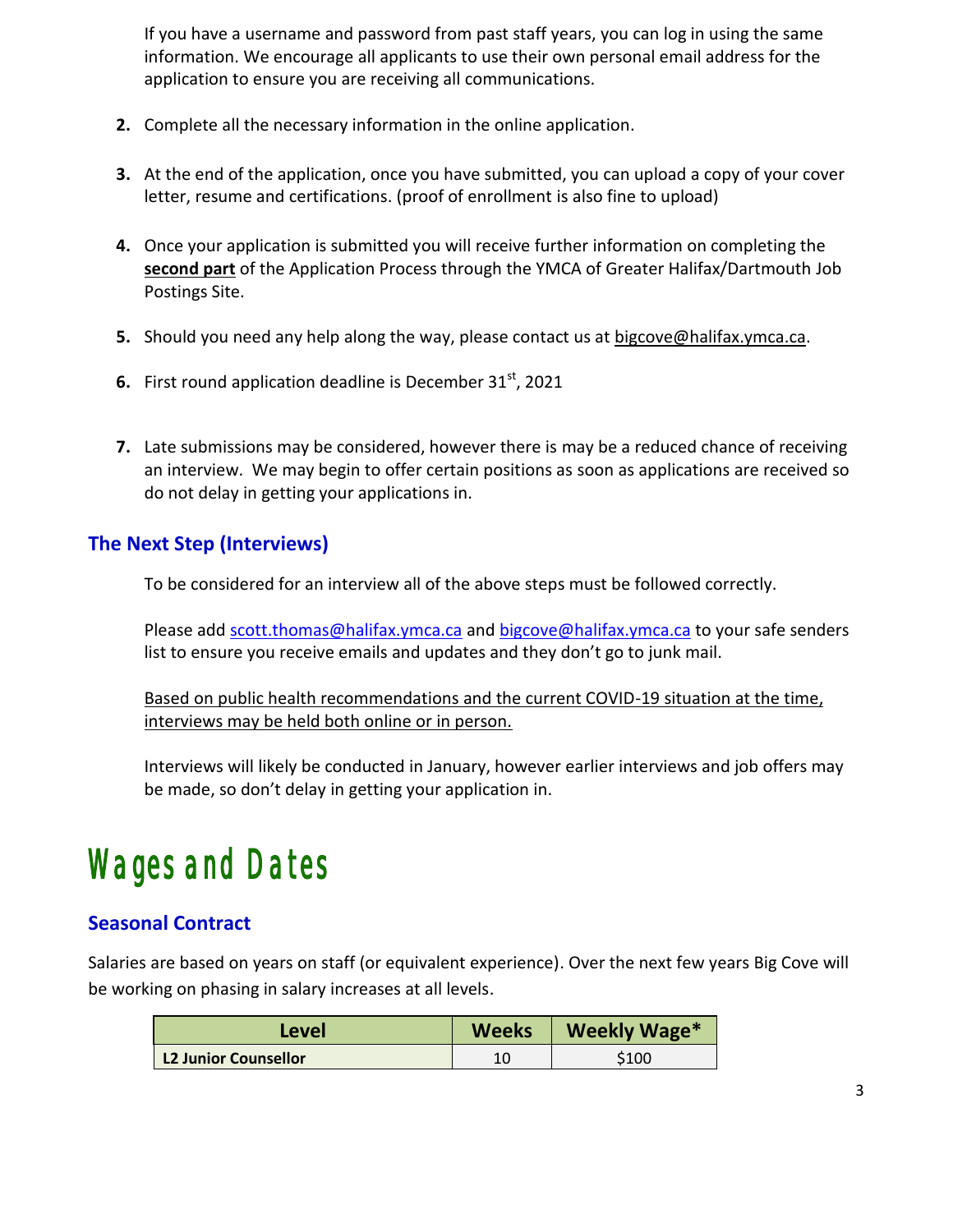| Year 1 – Counsellor                   | 10     | \$225-\$250 |
|---------------------------------------|--------|-------------|
| <b>Year 2 - Counsellor</b>            | 10     | \$325-\$350 |
| <b>Year 3 - Counsellor</b>            | 10     | $$400+$     |
| <b>Resource Staff (Directors)</b>     | 10     | $$400+$     |
| <b>Resource Staff (Managers)</b>      | 10     | $$450+$     |
| <b>Spring/Fall Program Specialist</b> | varies | $$400+$     |

**\*wage rates may vary based on age, qualification and experience**

#### **Contract Dates**

| Counsellors                       | June 23 – August 28    |
|-----------------------------------|------------------------|
| Resource & Leadership Counsellors | June 19- August 29     |
| <b>Spring Program</b>             | April $25 -$ June 18   |
| Specialist/Coordinators           |                        |
| <b>Fall Program Specialist</b>    | August 31 - October 15 |

**Please note that jobs currently listed in this package may change as needs dictate. Suggested start dates are strongly preferred in order to be prepared for the summer season.**

**\*Please note that for 2022, additional time will be given to staff training weeks (2 weeks are scheduled with a portion of the first week being for senior staff and all staff for at least 1.5 weeks). Additional training opportunities may be available throughout the months leading up to camp.**

## Job Descriptions & Criteria

**Some of the qualities we seek in candidates and expect from staff:**

- ➢ **Strong work ethic**
- ➢ **Positive team-oriented attitude**
- ➢ **Good judgement**
- ➢ **Patience with children and an interest in their growth and development**

#### **Qualifications**

We strongly suggest those wishing to be on staff in 2022 have the minimum required qualifications. All staff are required to have Standard First Aid and CPR-C at minimum. Staff who obtain qualifications above their minimum qualifications may be eligible for additional compensation.

Interested applicants who do not have the suggested minimum qualifications are still encouraged to apply for potential positions.

## **Counsellors**

Counsellors live with and take care of a cabin of 8-10 campers and work alongside a co counsellor. They are directly responsible for the care and supervision of their campers, providing each camper with a positive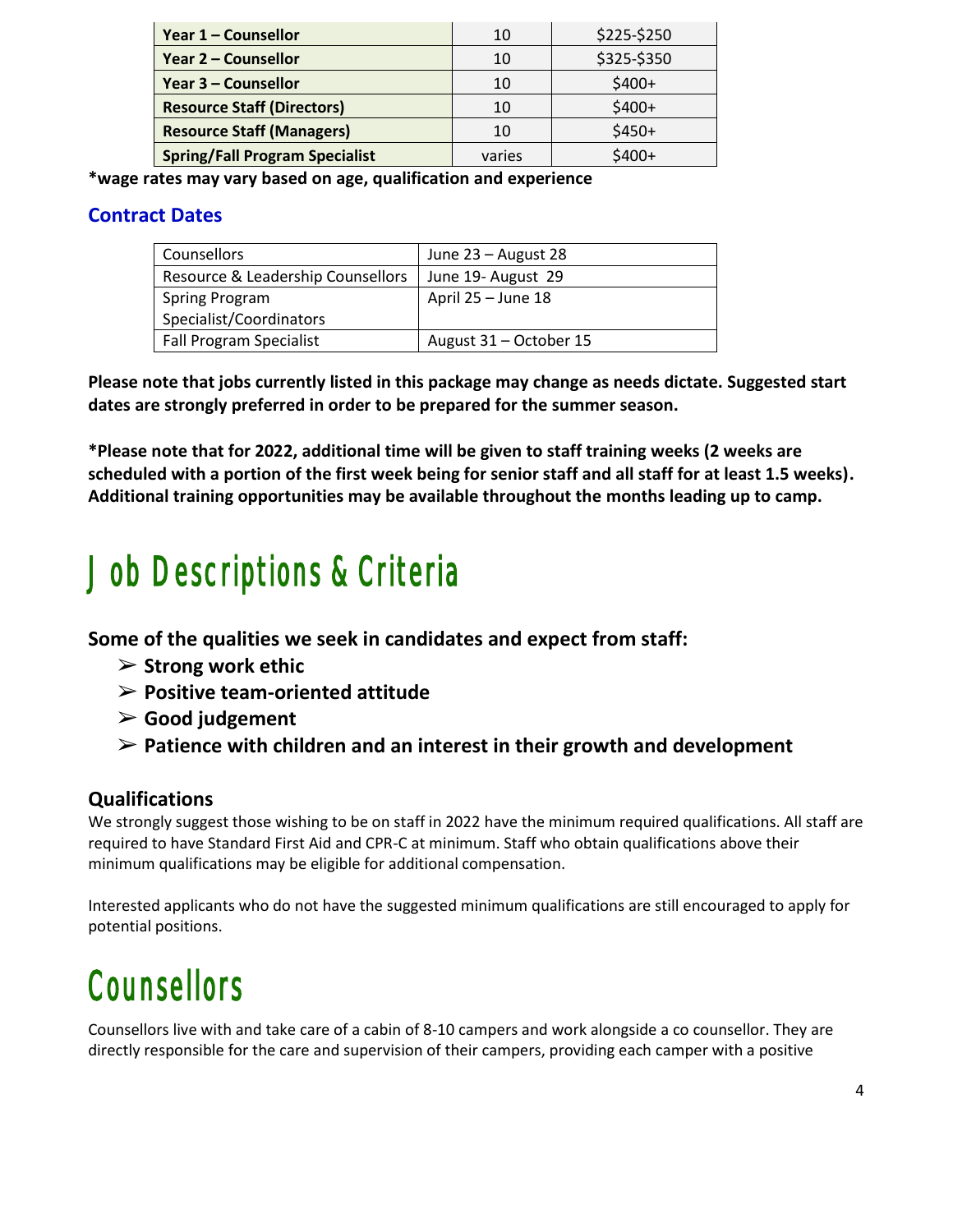camping experience. Counsellors instruct cabin programs as well as interest group programs which include: swimming, canoeing, drama, archery, high ropes and many more. This position requires strong leadership and independence, teamwork, a caring nature and willingness to have fun. Throughout the summer, counsellors may have the opportunity to have Leadership shadows, take part in a maintenance or kitchen rotation, or be a leader in the 2 week leadership program.

- **Must be 17 years of age by December 31, 2022**
- **Minimum qualifications: Standard First Aid, Bronze Cross and CPR-C, WHIMIS (NLS strongly recommended – additional \$15/week)**
- **Recommended qualifications: NLS, Wilderness First Aid, Outdoor Council of Canada, Paddle Canada Certification**

## Leadership Counsellors

Leadership counsellors play a vital role at Big Cove as they are directly involved with training future Big Cove staff. They must have strong leadership skills, be able to work both independently and as part of a team, and be able to delegate jobs and tasks to participants while ensuring safety and fun. Leadership counsellors live in tipi's in our leadership village away from the main part of camp with a co-leader and 8 campers.

#### **Leadership 1 Counsellor\***

This position is responsible for the co-ordination and implementation of the first year of Big Cove YMCA Camp's two-year Leadership Program. It is a four-week program for youth ages 15-16. The focus of the program is mechanical skill development through multi-day canoe trips and instruction in all the camp program areas. Applicants must have extensive leadership experience in canoeing and wilderness camping, navigation skills and experience in a residential camp setting.

- **Must be 19 years of age by December 31, 2022**
- **A minimum of two years working at a summer camp or related experience**
- **Minimum qualifications: NLS, Standard First Aid and CPR C, WHIMIS, Wilderness First Aid, Paddle Canada Certification**
- **Recommended qualifications: Outdoor Council of Canada, Interpretive Guides Association, Wilderness Advanced First Aid**
- **Start Date: Spring session (April 24) preferred.**

#### **Leadership 2 Counsellor\***

This position is responsible for the co-ordination and implementation of the second year of Big Cove YMCA Camp's two-year Leadership Program. The four-week program is designed to train youth aged 16-17 in group management skills such as communication, counselling, and teambuilding development. Participants spend ten days on trip and 7 days in cabins as a cabin shadow (CIT) residency. This position requires organization, excellent facilitation skills, experience working with teens in a residential camp setting as well as strong programming and planning skills. Applicants must have extensive leadership experience in canoeing and wilderness camping as well as navigational skills.

- **Must be 20 years of age by December 31, 2022**
- **A minimum of three years working at a summer camp or related experience**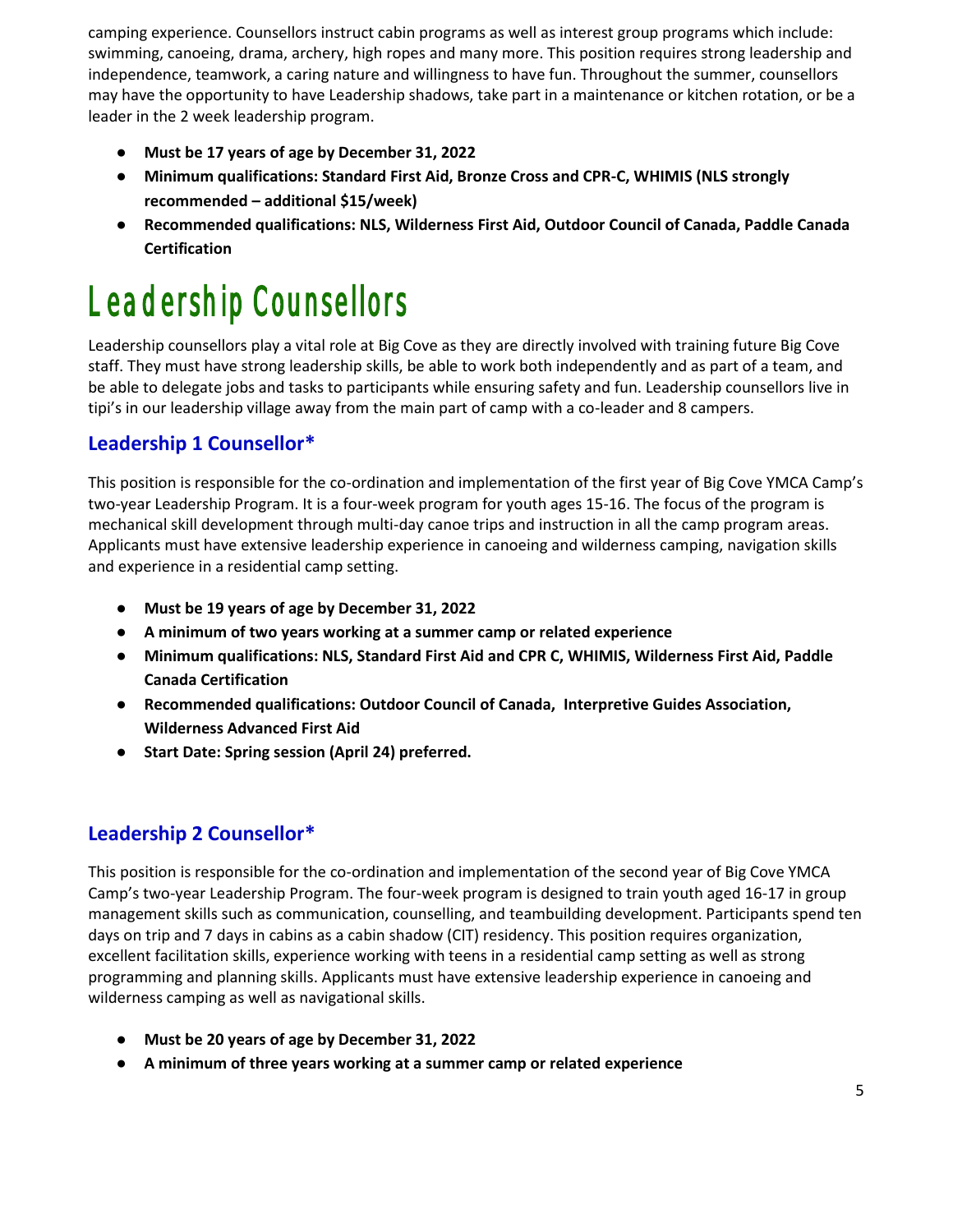- **Minimum qualifications: Standard First Aid, NLS and CPR C, WHIMIS, Wilderness First Aid, Paddle Canada Certification**
- **Recommended qualifications: Outdoor Council of Canada, Interpretive Guides Association, Class 4 Driver's Licence**
- **Start Date: Spring session (April 24) preferred.**

**\*Please note, all staff hired as leadership counsellors may be required to lead either leadership 1, 2 or our 2 week program depending on the makeup of the program and breakdown of groups. Staff hired as leadership counsellors may also be eligible for discounted rates on some courses run through Big Cove (Wilderness First Aid, Paddle Canada, ACCT level 1)**

## Resource Team

The resource team is comprised of several different groups of staff: Senior Staff, Program Staff, Support Staff. Each group of staff on the resource team plays a vital role in the overall operations and success of Big Cove Programs.

Program instruction is central to all resource positions as well as the maintenance, cleanliness, upkeep and scheduling of their program area. They have additional responsibilities in the planning and delivery of special events, campfires, mealtime supervision of campers, overnight canoe trips, support activities as well as providing leadership within their area. Resource staff live in dormitory style accommodations or platform tents. In certain cases, exceptions may be made to the minimum age criteria. Senior staff may be required to attend various training events prior to the summer season. Successful applicants may be eligible to receive support in obtaining relevant qualifications outside of the general swimming, CPR and First Aid qualifications.

Resource staff should have great leadership and interpersonal skills and have a strong desire to see camp succeed in all areas. Being part of the resource team means you could be called upon to take over responsibility in areas outside of your own. Throughout the hiring process, we will be selecting individuals who take pride in quality program delivery and are willing to contribute to an inspired and motivated team environment and are positive role models for both campers and staff.

### Senior Staff

Senior staff is comprised of Camp Managers and include the Director, Assistant Director, Program Coordinator, Site Manager, Leadership Manager, Food Services Manager, Wellness Manager and Camper Care Manager. These staff are generally responsible for overseeing other groups of staff in various areas of camp.

#### **Assistant Director**

The Assistant Director will work very closely with the Summer Camp Director and Program Coordinator to oversee many aspects of the entire camp operation. Applicants should have experience in all areas of camp including program, maintenance, kitchen and outdoor education. The candidate must be a creative person with fresh ideas and a good knowledge of all program areas. The applicant must have strong leadership and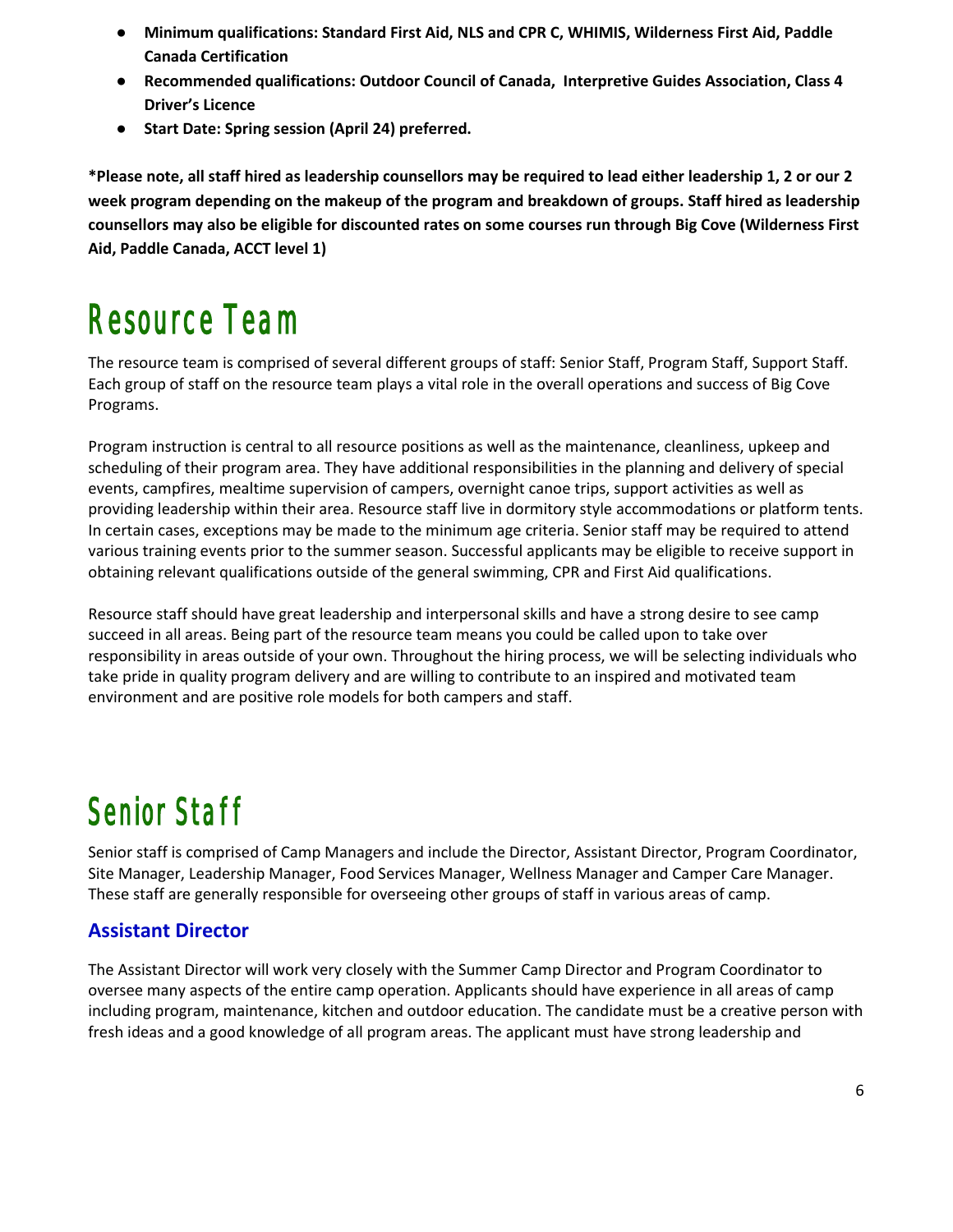organizational skills, great interpersonal and communication skills, experience with Microsoft office and extensive experience in a residential camp setting.

- **Must be 21 years of age by June 20, 2022**
- **Minimum qualifications: Class 4 Driver's Licence, Bronze Cross, Standard First Aid and CPR-C, WHIMIS, Canadian Boating Licence**
- **Recommended qualifications: NLS, ACCT level 1 or 2**
- **Two or more years in a supervisory role at Big Cove YMCA Camp or equivalent experience is necessary**
- **Must have a thorough knowledge of camping practices and above average public relation skills**
- **Start Date: April 24, 2022.**

#### **Leadership Manager**

The Leadership Director is responsible for the overall coordination of the Leadership Program at Big Cove. They oversee the L1, L2 and 2 week Leadership programs throughout the summer. This includes scheduling, running training sessions, supporting leadership staff, scheduling leadership time off, and other areas relating to the leadership program. They will work closely with the Camp Director and Assistant Camp Director in ensuring appropriate trainings are being delivered to properly prepare leadership campers for positions on staff in the future. The Leadership Director may need to assist the program through leading leadership trips and supporting camp in other areas while groups are on trip.

- **Must be 21 years of age by December 31, 2022**
- **A minimum of four years working at a summer camp or related experience**
- **Previous experience leading a leadership program as well as wilderness trips.**
- **Minimum qualifications: Standard First Aid, NLS and CPR C, WHIMIS, Wilderness First Aid, Paddle Canada Certification**
- **Recommended qualifications: Outdoor Council of Canada, Interpretive Guides Association, Class 4 Driver's Licence**
- **Start Date: Spring session (April 24) preferred.**

#### **Camper Care Manager**

The Camper Care Manager is responsible for the overall "in cabin" experience of every camper. There will be a focus on providing support and supervision to the Section Directors and all Camper Counsellors along with fulfilling the administrative necessities of the counselling area. The Camper Care Manager will provide support in dealing with day-to-day camper and counselling situations as they arise. They also assist in supervising ongoing training for the counselling team, providing Section Directors and counsellors with constant feedback and evaluations. The Camper Care Manager constantly monitors the level of camper care and supervision and develops and implements systems to improve the camp in this area.

- **Must be 21 years of age by December 31, 2022**
- **Minimum Qualifications: Bronze Cross, Standard First Aid and CPR-C, WHIMIS**
- **Recommended qualifications: NLS, Class 4 Driver's Licence, Canadian Boating Licence**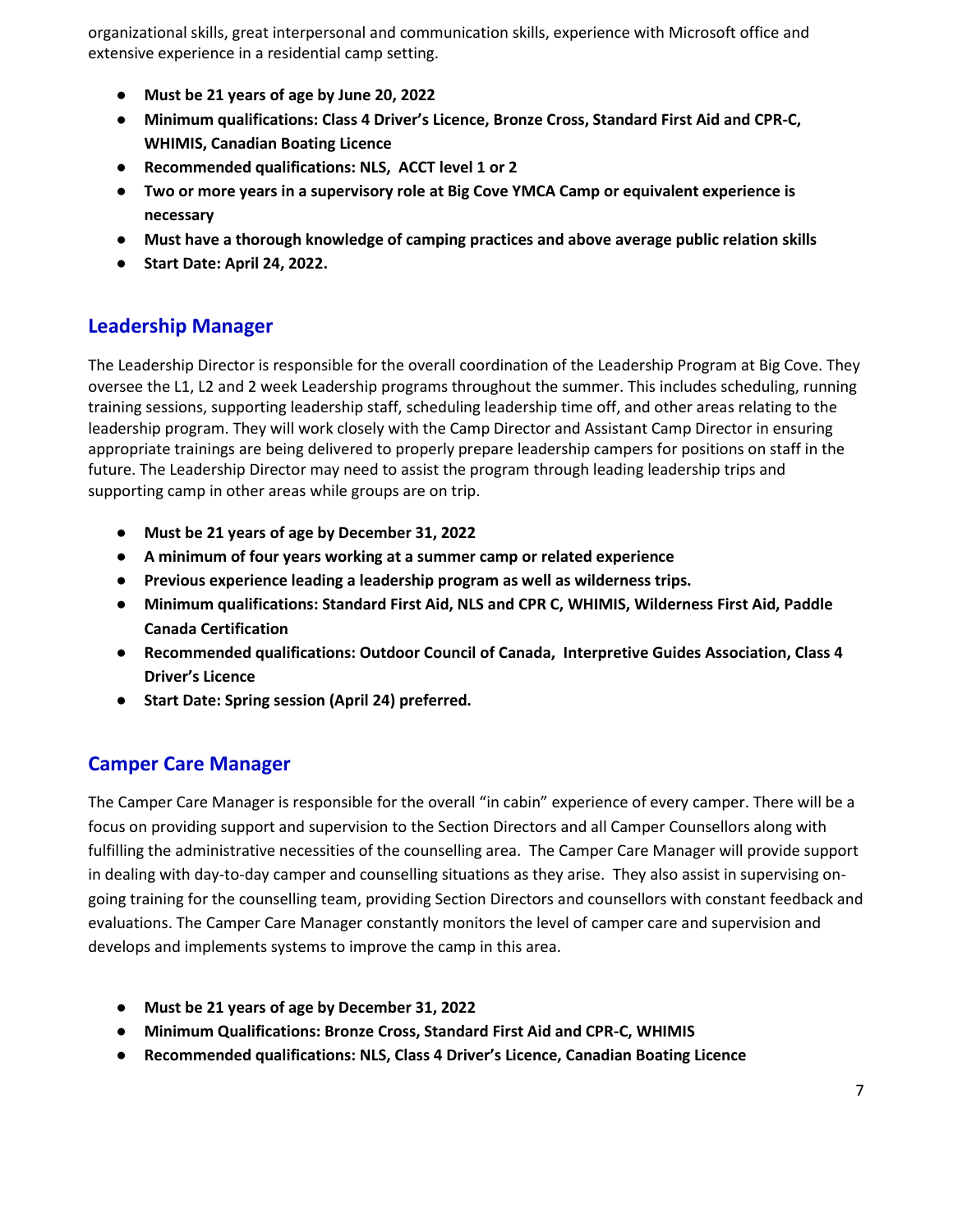- **Previous supervisory experience in a summer camp setting would be considered an asset as would experience instructing in a camp leadership program**
- **Start Date: Spring session (April 24) preferred.**

#### **Health Care (Wellness) Manager**

The Health Care Manager is a key leadership position on the staff team and is responsible for maintaining the physical health and wellbeing of campers and staff at Big Cove. The main components of this job are the management of the incoming and outgoing information about campers and staff, distribution and safe storage of all medications, First Aid Kit preparation and distribution, managing the medical budget and medical supply inventories, and delivering primary care for health and wellness issues that arise at camp. The Health Care Manager helps to train counsellors and leadership trainers to address wellness issues proactively, and works closely with other Managers and Directors to promote general cleanliness and health at Big Cove. They work closely with the Counselling Team to support camper wellbeing. This person works closely with the Camp Directors to assess and provide additional, offsite care for illness or injury that may arise. The Health Care Manager must be comfortable in communicating with parents. The Health Care Manager is an important Leadership Role at camp, and works with other Directors to ensure smooth coordination of service delivery to all campers. Working the spring season is desired for the camper care manager.

- **Must be 21 years of age by June 20, 2022**
- **Strong interpersonal skills are required along with a high degree of flexibility and organization**
- **Minimum qualifications: Standard first Aid, CPR-C and a Class 4 Driver's Licence,**
- **Recommended qualifications: NLS, Wilderness First Aid,**
- **Preference may be given to those enrolled or completing a nursing program**
- **Start Date: June 19, 2022.**

#### **Site Manager/Driver**

The Site Manager is responsible for the overall operation of the Big Cove Property. This includes basic repairs to facilities and equipment, general site upkeep (lawn and trail maintenance), site cleanliness and any health and safety concerns. The Site Manager will also act as the primary driver at Big Cove, supporting the transportation of trips to and from destinations as well as the transportation of campers to and from the airport and hospitals.

- **Must be 21 years of age by June 20, 2022**
- **Strong interpersonal skills are required along with a high degree of flexibility**
- **Minimum qualifications: Standard first Aid, CPR-C and a Class 4 Driver's Licence, Canadian Boating Licence**
- **Please note a clear driver abstract is required for this position**
- **Some general maintenance skills would be an asset (plumbing, electrical, carpentry etc)**
- **Willingness to learn new skills on the job.**
- **Start Date: Spring session (April 24) preferred.**

#### **Program Manager**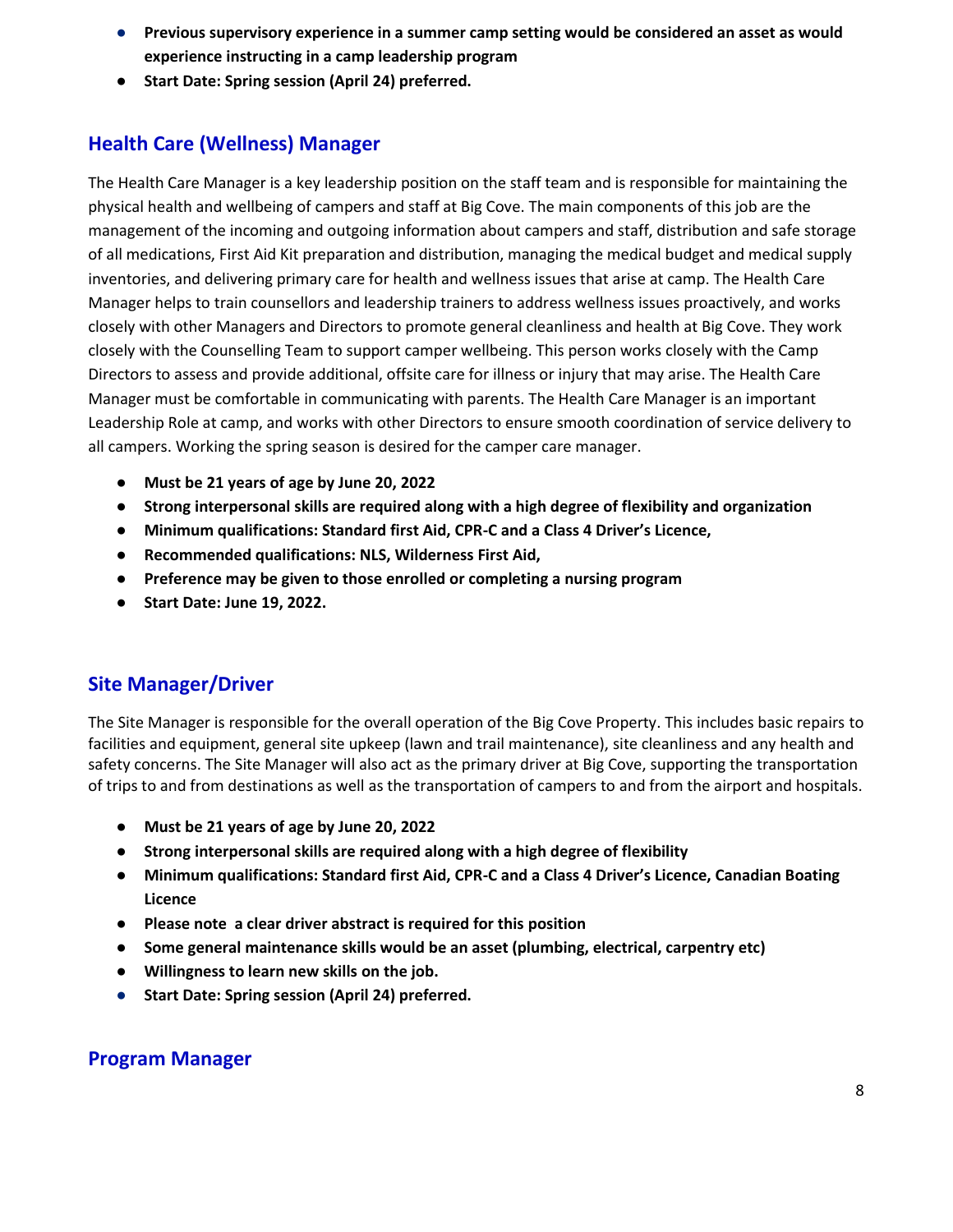The Program Manager is a key leadership position on the staff team and is responsible for developing, scheduling, and overseeing the delivery of a high quality, participant-focused summer camp program at Big Cove. The Program Manager's primary responsibility is to schedule cabin groups into their weekly program areas. They are also responsible for overseeing and implementing camp wide activities and theme days. The Program Manager works closely with the program team (adventure, nature craft, and waterfront Managers) to deliver high quality programming. The Program Manager is also responsible for the delivery of freebies as well as having plans in place for rainy day or inclement weather programs. This individual needs to be highly organized and motivated and have experience delivering all areas of Big Cove programs.

- **Must be 19 years of age by December 31, 2022**
- **A minimum of three years working at a summer camp or related experience**
- **Minimum qualifications: NLS, Standard First Aid and CPR-C, Canadian Boating Licence, WHIMIS**
- **Recommended qualifications: Class 4 driver's license, previous experience in camp programming,**
- **Start Date: Spring session (April 24) preferred.**

#### **Outtripping Manager**

The Outtripping Manager is responsible for training staff in leading safe and responsible wilderness camping trips. The applicant must have extensive knowledge of wilderness camping, navigation, and risk management. During the summer, duties include co-ordinating outtripping schedules with leadership and camper groups, fixing and maintaining all outtripping gear, and ordering and packing food. This position is part of the resource team and is expected to participate with other program areas around camp when needed.

- **Must be 20 years of age by December 31, 2022**
- **Minimum Qualifications: Bronze Cross, Standard First Aid and CPR-C, WHIMIS, Canadian Boating Licence**
- **Recommended qualifications: NLS, Wilderness First Aid, Outdoor Council of Canada, Interpretive Guides Association, Paddle Canada Certification**
- **Must have strong understanding of canoe tripping practices and tripping experience**
- **Previous supervisory experience in a summer camp setting would be considered an asset as would experience instructing in a camp leadership program**
- **Start Date: April 24, 2022**

### Program Staff Team

The Program staff Team is comprised of the Program Director, Waterfront Director, Adventure Director, Section Directors, Canoe/Assistant Waterfront Director, Arts/Drama/Media Director, and Outripping Director. The program staff are directly involved in the overall operation of camp program areas and support counsellors in providing the highest quality programming throughout the summer. Program staff will be required to take the lead in running or organizing an evening camp activity each week.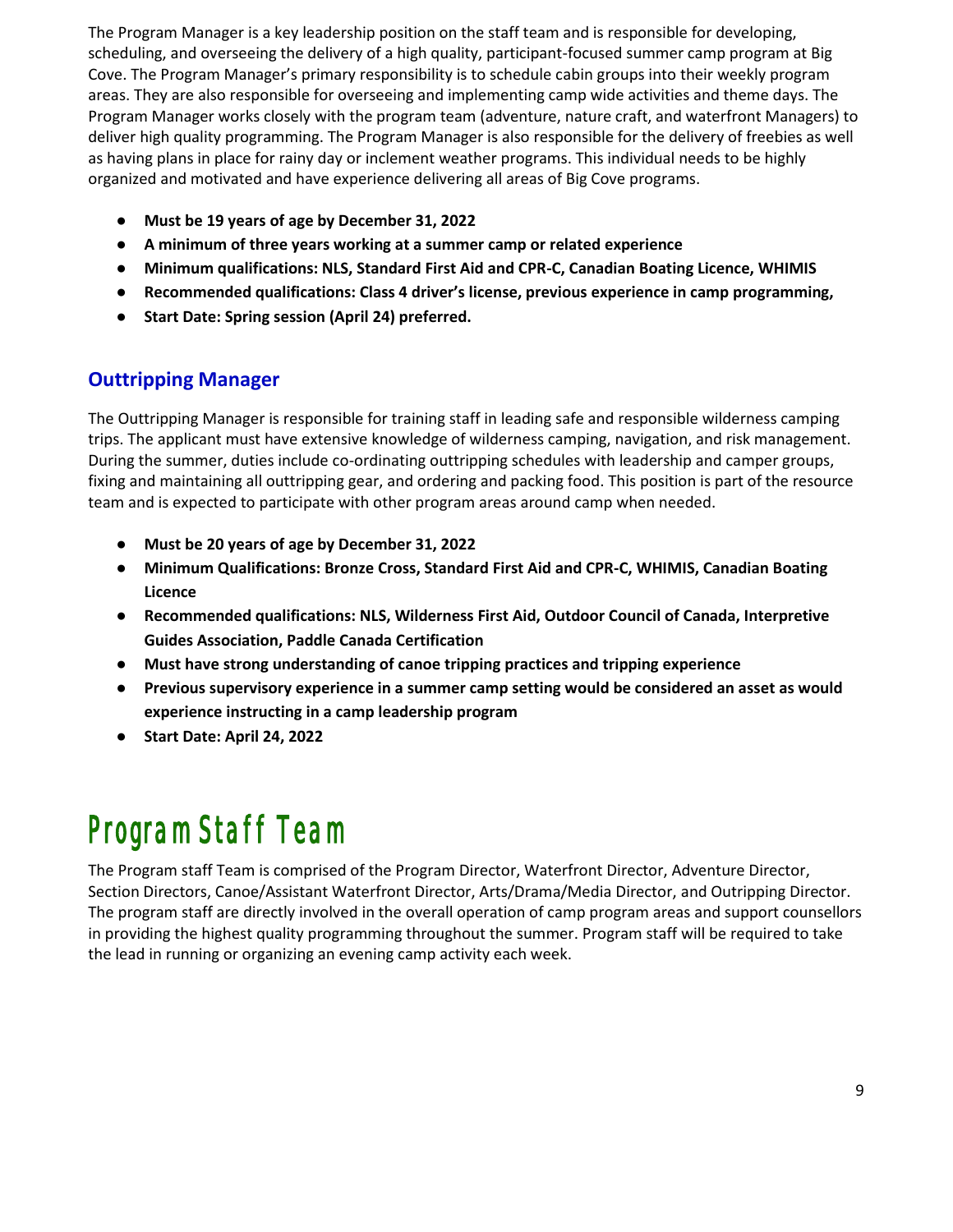#### **Section Directors**

Campers are divided by age into two halves, the Junior Section (aged 7-11) and the Senior Section (aged 12-15), each of which have a Section Director. These two positions work very closely with the Camper Care Manager, Summer Camp Director and together they oversee all aspects of campers and counsellors. Responsibilities include the pairing of counsellors and organizing campers into cabin groups each session. Both will provide guidance and support to the counsellors in their sections through continual feedback and formal evaluations. These two people help with camper situations and are the main liaison between parents, the Administrative Co-ordinator and camp if need be. Section Directors are responsible for developing training sessions for counsellors during pre-camp and mid-summer as well as organizing section-wide activities and participating in all camp activities.

- **Must be 20 years of age by December 31, 2022**
- **Minimum Qualifications: Bronze Cross, Standard First Aid and CPR-C, WHIMIS**
- **Recommended qualifications: NLS, Class 4 Driver's Licence, Canadian Boating Licence**
- **Previous supervisory experience in a summer camp setting would be considered an asset as would experience instructing in a camp leadership program**
- **Start Date: Spring session (April 24) preferred.**

#### **Adventure Director**

The Air Adventure Director is responsible for supervising and running the Adventure Program at camp which includes initiatives, team building, low and high ropes courses, a zip line, a climbing tree and a bouldering wall. Duties would include training all staff in general safety rules for each of the courses, designing an adventure program for all of the campers, conducting regular safety checks on equipment and the course and helping out other areas of camp as needed. This individual must have extensive knowledge of ropes courses. This position is part of the resource team.

- **Must be 20 years of age by December 31, 2022**
- **Minimum Qualifications: Bronze Cross, Standard First Aid and CPR-C, WHIMIS**
- **Recommended qualifications: NLS, Class 4 Driver's Licence, Canadian Boating Licence**
- **Must have a Challenge Course Practitioner Certificate or Customized training for Big Cove by Adventureworks! or other ACCT accredited trainer**
- **Experience facilitating high ropes, low ropes, initiatives and team building activities is necessary**
- **Start Date: Spring session (April 24) preferred.**

#### **Arts/Drama/Media Director**

Responsibilities include the development, implementation and supervision of the arts and crafts, drama and media areas of camp. This includes ensuring programs are established for all 3 areas and supervising staff who are leading those programs throughout the summer and ensuring they are set up for success. The ADM Director will also take the lead in taking photos throughout the summer, including cabin photos at the end of the week. They will ensure that all photos are sorted and ready for upload to desired platforms and will use their skills to teach the new media interest group and getting campers involved in taking photos around camp.

- **Must be 19 years of age by December 31, 2022**
- **A minimum of three years working at a summer camp or related experience**
- **Minimum qualifications: Bronze Cross, Standard First Aid and CPR-C, WHIMIS**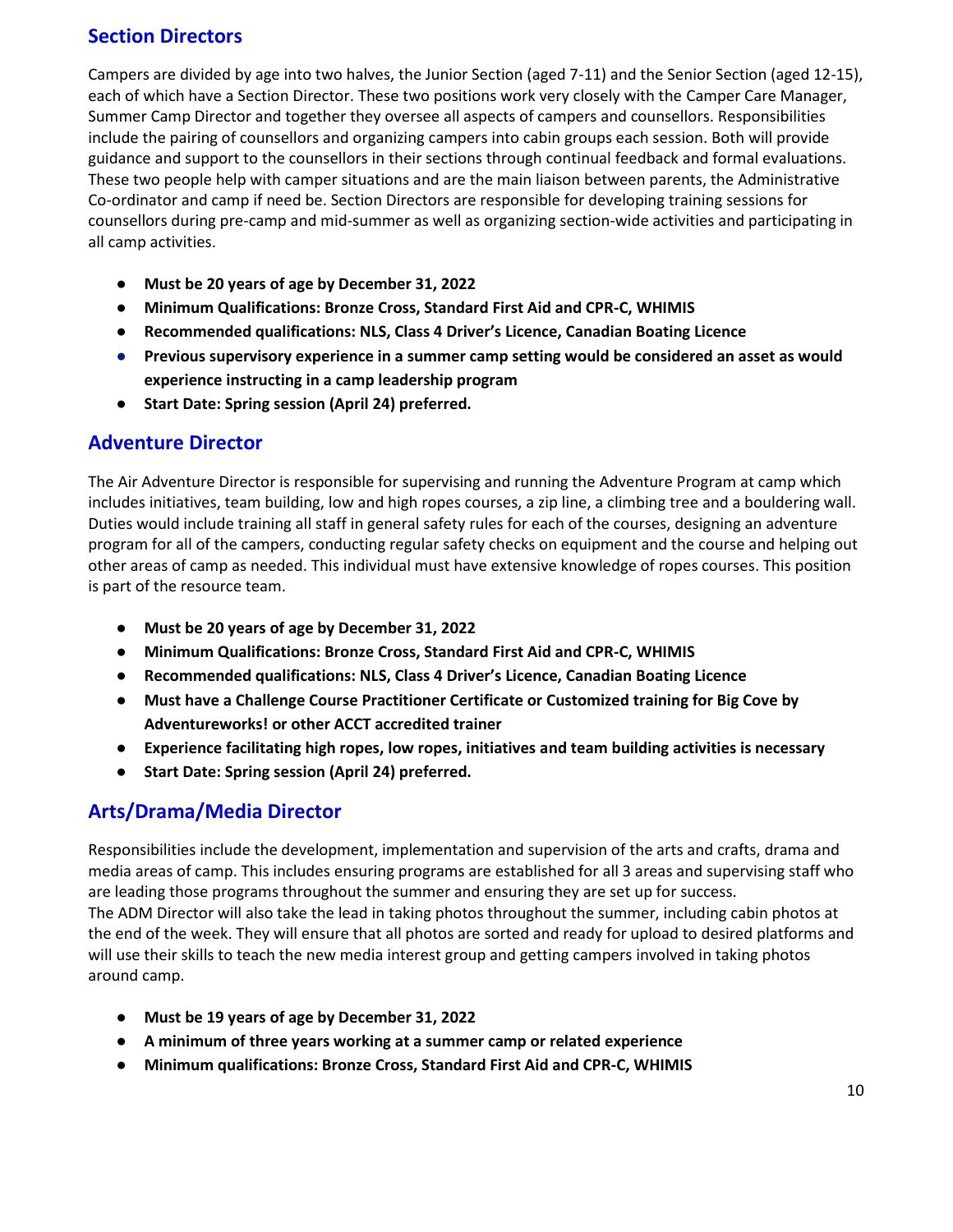- **Recommended qualifications: NLS, Class 4 Driver's Licence, Canadian Boating Licence**
- **Start Date: June 19th 2022**

#### **Waterfront Director**

The Waterfront Director is responsible for the entire waterfront area of camp which includes safety, supervision and instruction of all swimming activities, as well as the co-ordination of aquatic emergency procedures. The applicant will manage all of the boating equipment. NSL is required as well as is a Swimming Instructor's Certificate. As a member of the senior staff team, this individual will work to ensure strong delivery of programs and help out other areas of camp when needed.

- **Must be 19 years of age by December 31, 2022**
- **A minimum of three years working at a summer camp or related experience**
- **Minimum qualifications: NLS, Standard First Aid and CPR-C, Swimming Instructor's Certificate, Canadian Boating Licence, WHIMIS**
- **Recommended qualifications: Waterfront or beach NLS, Lifesaving Instructor certification (LSI), Paddle Canada Instructor levels, Class 4 Driver's Licence**
- **Start Date: Spring session (April 24) preferred.**

#### **Canoe Specialist**

Canoeing is one of Big Coves core programs as we build campers skills from junior camper to leadership camper in order to have the skills to take part in canoe trip programs. The Canoe Specialist will help in facilitating the Big Cove Canoe Program in all areas (interest groups, cabin programs, Leadership) throughout the summer. They should have a few years of experience canoeing in various environments. Certifications such as Paddle Canada or others would be an asset. The Canoe Specialist will also act as the Assistant Waterfront Director and assist with facilitating waterfront programs where needed.

- **Must be 19 years of age by December 31, 2022**
- **A minimum of three years working at a summer camp or related experience**
- **Minimum qualifications: NLS, Standard First Aid and CPR-C, Swimming Instructor's Certificate, Canadian Boating Licence, WHIMIS, Paddle Canada**
- **Recommended qualifications: Waterfront or beach NLS, Lifesaving Instructor certification (LSI), Paddle Canada Instructor levels, Class 4 Driver's Licence**
- **Start Date: June 19th, 2022**

### Outdoor Centre Staff Team

#### **Outdoor Centre Program Coordinators or Specialists\***

During the spring and fall, Big Cove YMCA Camp operates an Outdoor Centre that runs pre-programmed and custom programs for a wide range of school groups, university groups, clubs and organizations.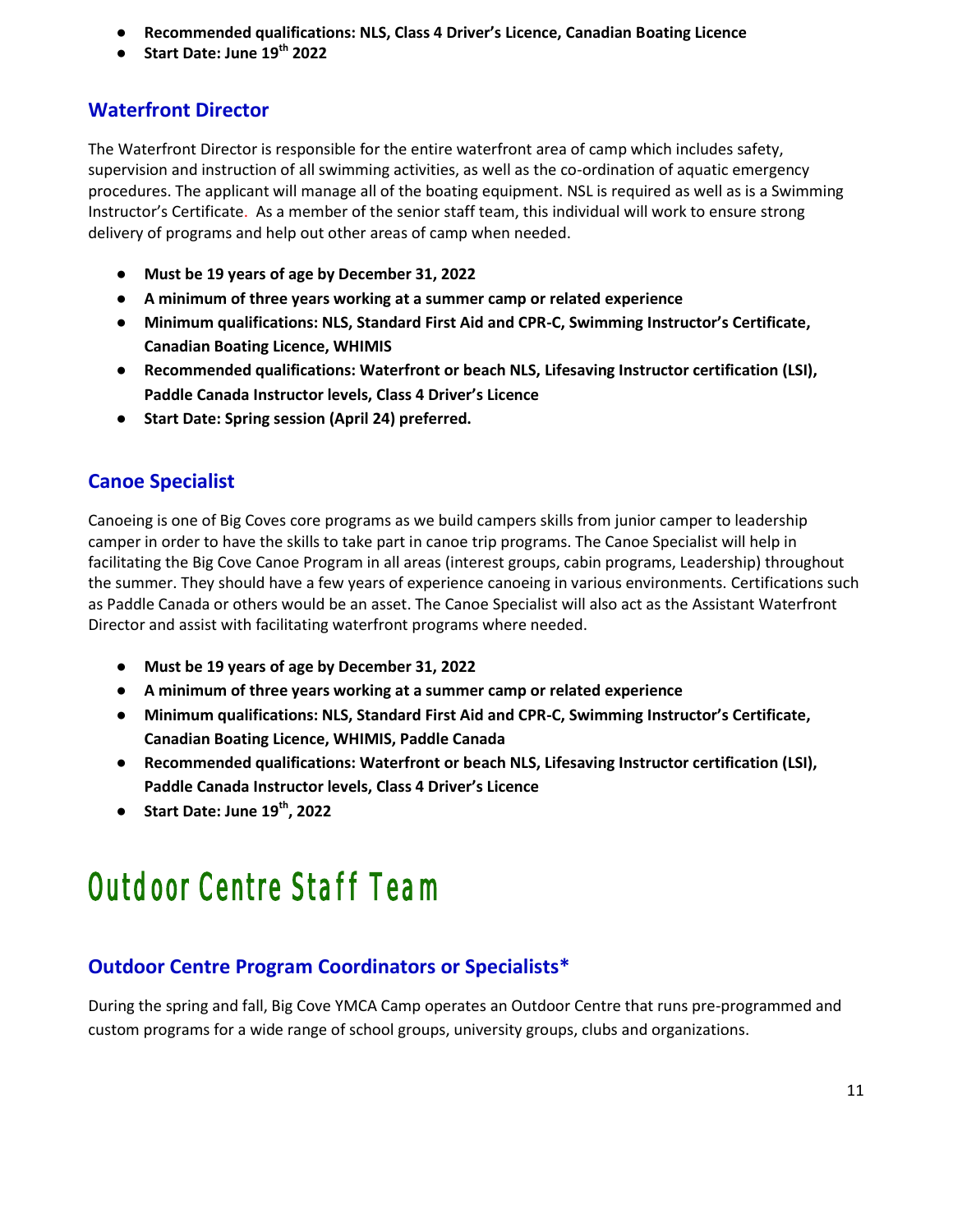Program Coordinators are those with previous years of Specialist experience who will assist in coordinating the outdoor ed seasons. Coordinators also act as front line program staff. Program Specialists may be hired for both the spring and/or fall seasons of the Outdoor Centre and are the front line staff with or Outdoor Ed groups. All applicants must have experience teaching all program areas of the Outdoor Centre. Experience in facilitating large groups is an asset. Big Cove YMCA Outdoor Centre staff are entrusted with a great deal of responsibility, so great care is taken to ensure selection of skilled individuals with positive attitudes and strong work ethics for employment. All those applying for a spring/fall program specialist position must include a resume and cover letter in addition to their application form indicating their preference of season.

- **Minimum qualifications: Standard first Aid and CPR-C** , **Bronze Cross, WHIMIS**
- **Recommended qualifications: NLS Wilderness First Aid, Food Handler's Certificate, Class 4 Driver's Licence, Canadian Boating Licence**

\*please indicate clearly on your application form that you are applying for spring and/or fall at Big Cove YMCA Outdoor Centre as well

# Applying from Abroad

Due to COVID-19, International staff and volunteer opportunities may not be available in 2022. If you are interested in working or volunteering at Big Cove in 2022 please contact the Camp Director, at [bigcove@halifax.ymca.ca](mailto:bigcove@halifax.ymca.ca) for more information on international staffing options.

# Volunteer Opportunities

Big Cove is always looking for volunteers to help in various areas of camp throughout the summer. If you are not able to commit to the full summer as a staff member, we encourage you to apply for a volunteer position for weeks you may be available. Attendance in staff training is still required for volunteers.

# About Big Cove YMCA Camp

#### **History**

Big Cove YMCA Camp is a historic wilderness camp dedicated to providing youth with opportunities to develop leadership skills, enhance their self-esteem and foster an appreciation of the natural environment in a safe, respectful community.

Founded in 1889, Big Cove YMCA Camp has a very strong tradition, providing unique outdoor experiences for the youth of Nova Scotia. As we celebrate the 132<sup>nd</sup> year since our inception, we are the oldest residential camp in Canada with former campers and alumni that can be found all over the world. It is Big Cove YMCA's long history of quality and tradition that has made us a leader in overnight camping in Nova Scotia. Big Cove YMCA Camp has changed a great deal over the years however, the benefits and opportunities participants receive remain the same.